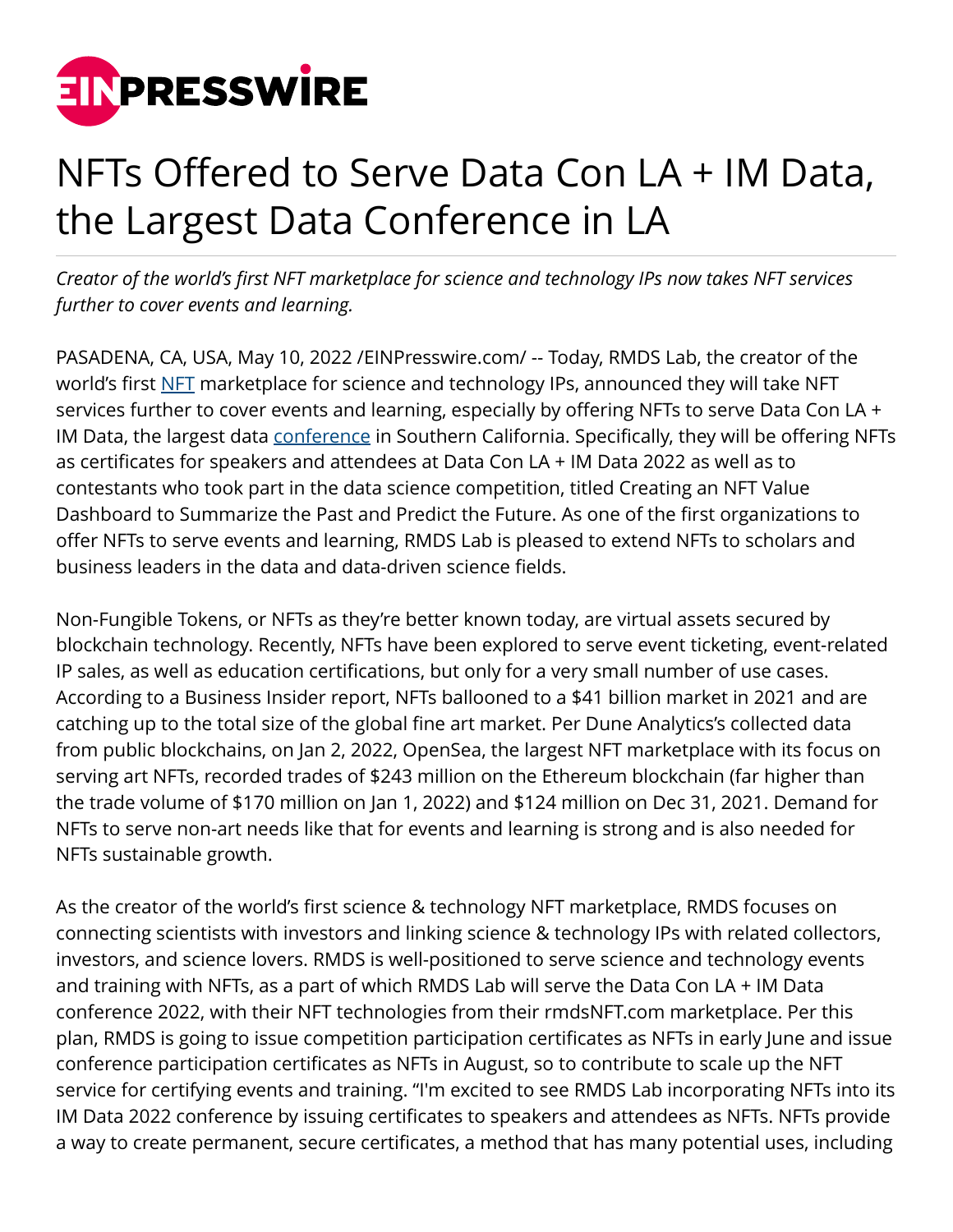in training and credentialing. By rolling out NFT certificates at IM Data, RMDS demonstrates its technology leadership once again. I'm very much looking forward to IM Data 2022!" said Dr. David Guralnick, President and CEO of Kaleidoscope Learning.

Data Con LA and IM Data are two of the most impactful data conferences in Southern California. Now, the two will combine as one to better serve data communities in California and beyond. Day two of the conference will include a special track dedicated to NFTs and blockchains. Other topics of discussion include but are not limited to, artificial intelligence, machine learning, data visualization, and data engineering.

Current Confirmed Keynote Speakers Include:

• Peter Loo, Acting Chief Information Officer, Los Angeles County • Soheli Katal, Chief Information Officer, Los Angeles Unified School District • Dr. Alex Liu, CEO of RMDS, Former IBM Chief Data Scientist • Eva Pereira, Chief Data Officer, City of Los Angeles • Brofessor Sha Yang, Vice Dean for Faculty and Academic Affairs at USC and Ernest Hahn Professor of Marketing

As one of the first big conferences with NFT certification services included, the Data Con LA + IM Data 2022 is expected to be a very special gathering all the data professionals can not miss.

## ABOUT RMDS LAB

RMDS was founded in 2009 by IBM's Chief Data Scientist, Dr. Alex Liu, promoting scientific innovation via data and AI. Since 2019, RMDS has offered conferences, training, a data project online portal, global data science competitions, and other services to develop scientific IP exchange for more impactful data research. Specifically, RMDS's many offerings, including an open ecosystem platform, RM4Es-based workflow management, and an RMDS exchange service, demonstrate the company's accumulation of great resources, communities, and experience for developing and managing science IP marketplace, including that of NFTs. As the world's first science & technology IP NFT marketplace, RMDS's will solely focus on connecting scientists with investors and linking science & technology IPs with related collectors, investors, and science lovers.

## ABOUT DATA CON LA

Data Con LA or DCLA is the largest data conference in southern California. Spearheaded by Subash D'Souza and organized and supported by a community of volunteers, sponsors, and speakers. DCLA features the most vibrant gathering of data and technology enthusiasts in the Los Angeles area. The annual event began as Big Data Camp LA in 2013, with just over 250 attendees. From 2014 to 2018, the event continued to grow and was held under the name Big Data Day LA. In 2019, it got re-branded to what is known today as Data Con LA and in that year it